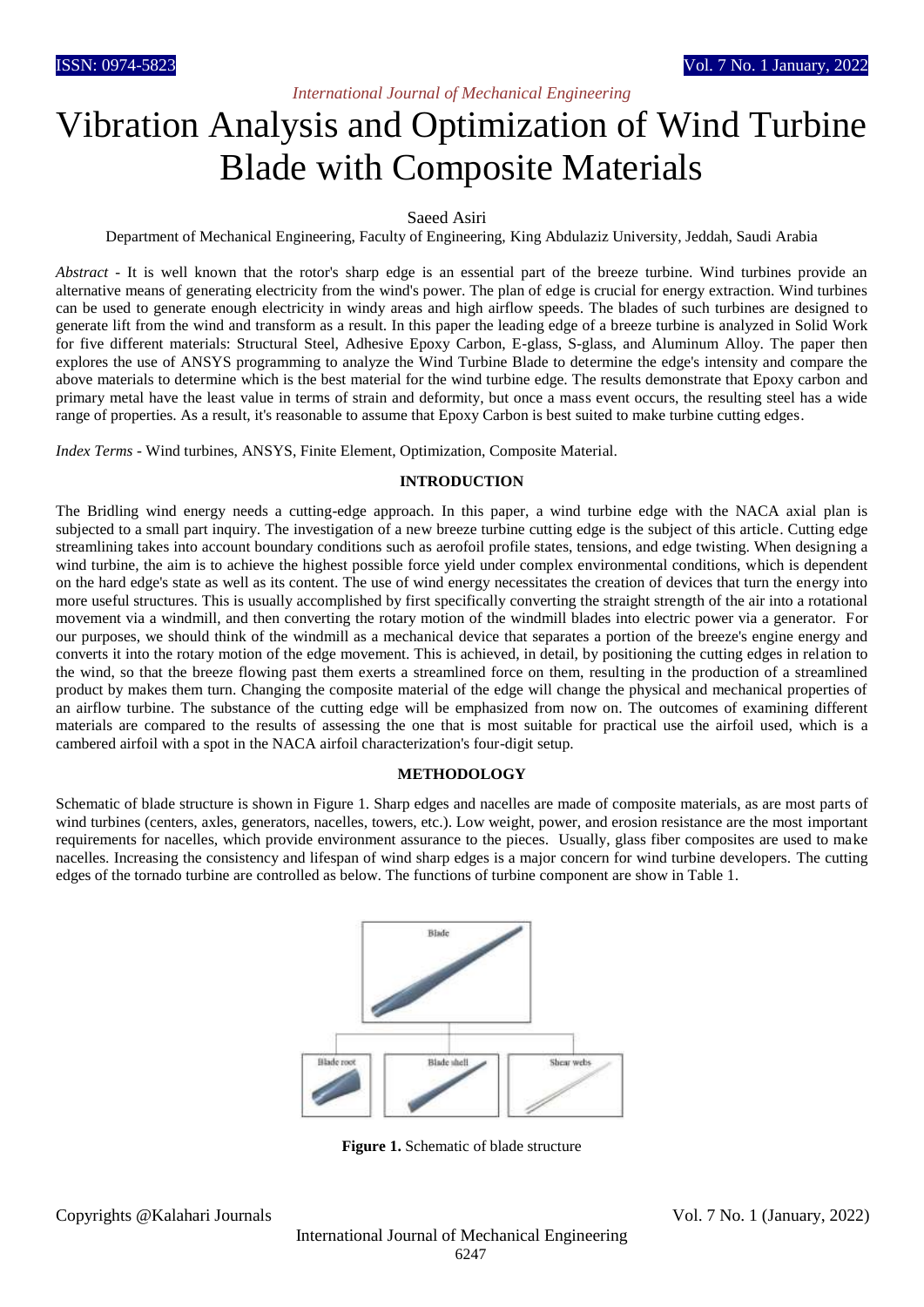#### **Table 1.** The functions of turbine component

| <b>PART</b>                                                                        | <b>FUNCTION</b>                                                                   | <b>MATERIAL USED</b>                                                                                     |
|------------------------------------------------------------------------------------|-----------------------------------------------------------------------------------|----------------------------------------------------------------------------------------------------------|
| Blade Shell                                                                        | Maintaining The Blade Shape,<br>Resisting The Wind And<br>Gravitational Forces    | Strong, Light Weight Composite                                                                           |
| Unsupported Parts Of The Shell                                                     | Resisting The Buckling Load                                                       | Thickened Sandwich Structures<br>With Light Care Materials And<br><b>Multidirectional Face Laminates</b> |
| Integral Web, Spar Or Box<br>Beam.                                                 | Revisting The Shell Buckling<br>Shear Stresses Due to Flap wine<br><b>Bending</b> | Biatisl Lay-Ups At+35o                                                                                   |
| <b>Adhesive Layers Between</b><br>Composite Plies, And The Web-<br>And Blade Shell | Enture The Out-Of Plane<br>Strength And Stiffness Of The<br>Blade                 | Strong And Highly Adhesive<br><b>Matrix</b>                                                              |

A cutting edge is made up of two distinct appears (on the pull and pushing factor ends), which are fused and solidified by one or more critical (shear) networks linking the upper and lower parts of the cutting-edge shell, or by a case shaft (the fight of the box with shell fairings). The case pillar within the edge is adhered to the shell with adhesive. Figure 2 shows the basic shape of the modern wind turbine blade and region classification.



**Figure 2.** A wind blade turbine plan and region classification

Present day wind turbine blade are primarily cutting-edge developments using composite overlays, sandwich center materials, gel coat movies and glue joints. Although there is an assortment of wind turbine plans. At long last, the sharp edges are presented to outward powers during the revolution. In any case, these longitudinal burdens are generally low and regularly not considered in the plan. Besides, the plan loads are separated into static burdens and cyclic burdens. Notwithstanding, the blade are exposed to different ecological loadings as shown in Figure 3. The aerodynamic force effect on the blade is shown in Figure 4. Wind and gravity are the main forces acting on the sharp edges. Fold savvy and edgewise twisting are primarily prompted by wind stacks. The weariness on the edge material is caused by both a static and a special section (variations in wind speed and daily breeze shear) in these loads. When the sharp edge is smooth, gravity stacks primarily cause edgewise twisting. Edge revolution results in blade bowing and, as a result, material weakness along these lines.



**Figure 3.** Load on wind blade turbine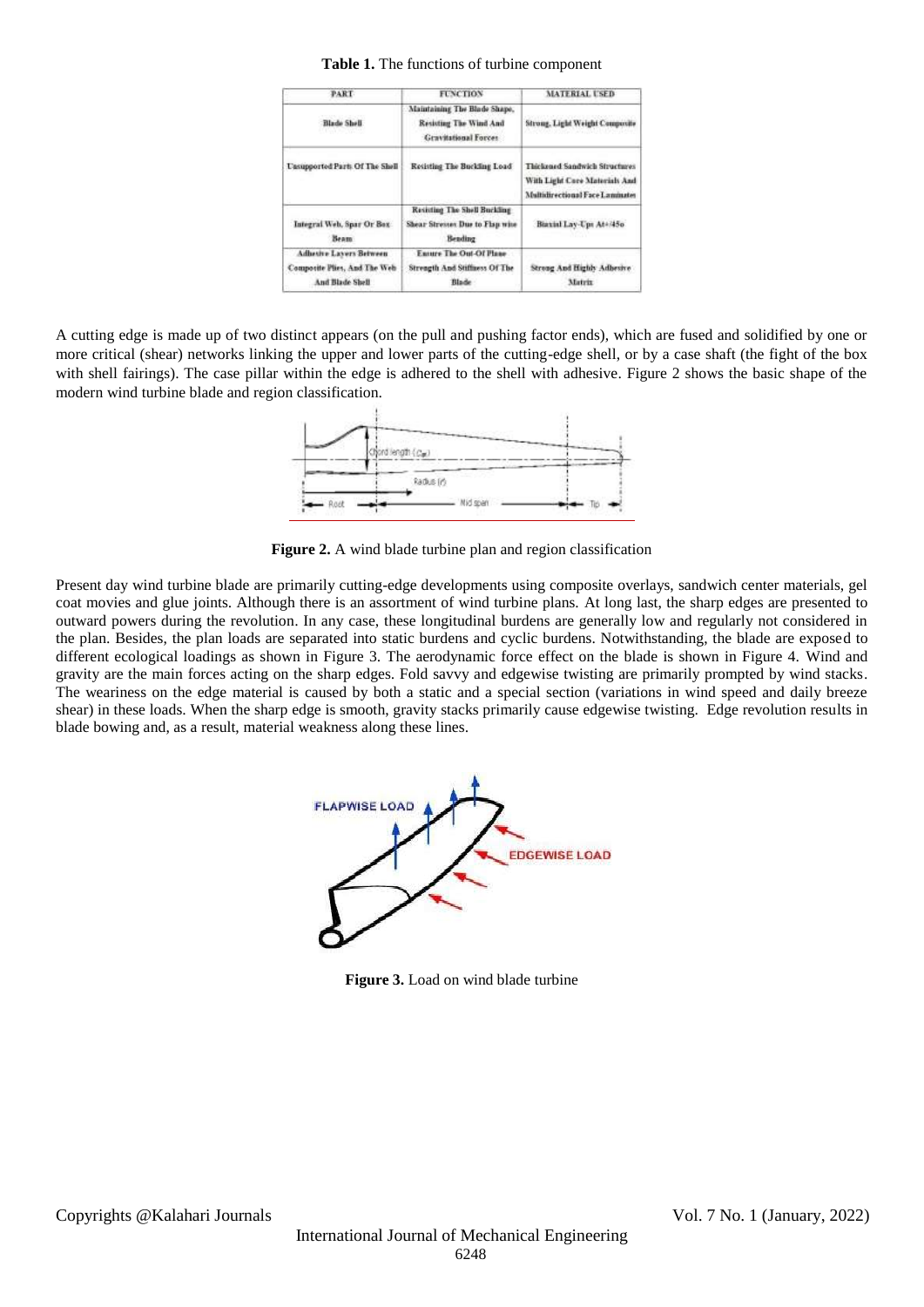

**Figure 4.** Aerodynamic force effect on the blade

Overall, both turbines can be classified as either lift- or drag-based, with the former being more effective. The centralized control that is used to isolate the energy is the difference in these gatherings. The drag energy refers to the wind stream, while the lift power is the polar opposite. HWAT is a well-executed lift-based breeze turbine that creates a differential pushing factor between upper and lower surfaces, causing net power to be directed in the reverse direction of the wave. The overall wind does not slow down; rather, it accelerates. As a result, these machines' greatest force cut-off points are far higher than that of drag-based devices. The following is the administering state for power output:

 $P = F.V$ 

Where P stands for power, F stands for power vector, and V stands for the speed of the running breeze turbine component. As turbines increase in size, the mass of the blade is said to increase proportionately at a cubic rate as shown in Figure 5.



**Figure 5.** Growth of blade mass with blade length

Harm lenient conduct suggests that the principal method of harm doesn't lead straightforwardly to disappointment yet proliferates in a steady way and gives perceivable changes so the harm can be distinguished before it arrives at a basic size where it prompts disappointment. In this way, disappointment of wind turbine blade doesn't happen as an immediate aftereffect of break commencement along an interface or by reformist harm to the strands and lattice. Maybe, worldwide disappointment of a wind turbine blade includes the movement of a few harm systems that can act in arrangement or in equal. There are many properties that are required to analyze the wind blade turbine such as:

- accessibility.
- Thickness, minimal effort
- firmness
- break strength.

•The capacity ecological effects like lightning strikes, stickiness, and temperature.

•The edges should be solid to forestall impact with the pinnacle under outrageous burdens. Nearby solidness should be likewise adequate to forestall outrageous burdens and security of parts under pressure (to stay away from neighborhood or worldwide clasping). Another of the primary objectives of venture practice is to find a suitable material for the wind turbine edge. Fibersupported method is widely used for sharp edges. Underlying structural steel, Adhesive Epoxy carbon, E-glass, S-glass, and Aluminium Alloy were included in the new litigation as shown in Table 2.

Copyrights @Kalahari Journals Vol. 7 No. 1 (January, 2022)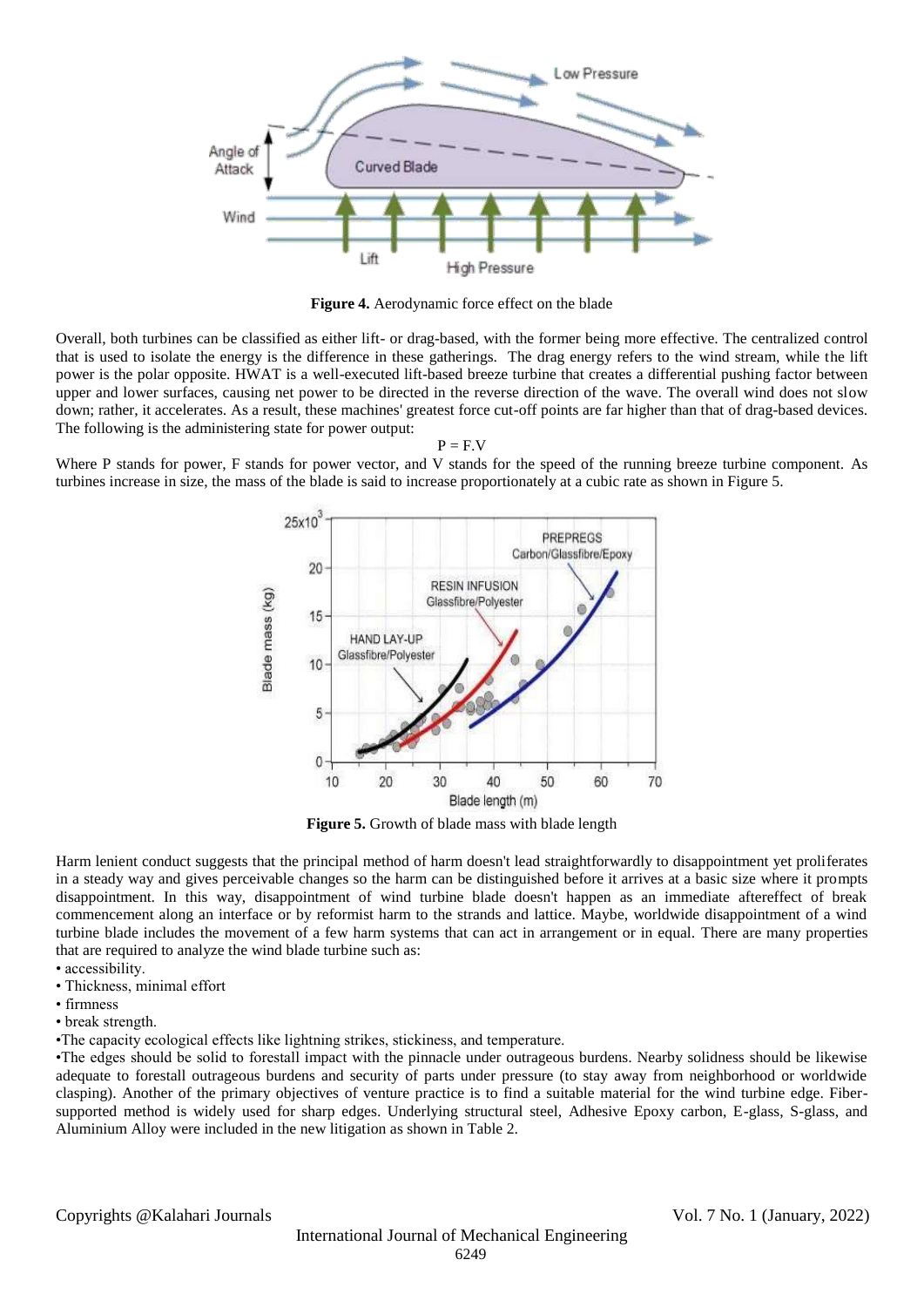#### Table 2. Mechanical Properties of Material Selection

| <b>Properties</b>     | Values     |                     |         |                |                       |  |  |  |  |
|-----------------------|------------|---------------------|---------|----------------|-----------------------|--|--|--|--|
|                       | structural | <b>EPoxy Carbon</b> | E Glass | <b>S</b> Glass | <b>Aluminum Alloy</b> |  |  |  |  |
| Density(g/cm3)        | 7.85       | 1.518               | 2.6     | 2.495          | 27                    |  |  |  |  |
| Young's modulus (Gpa) | 80         | 123.34              | 85      | 93             | 7.73                  |  |  |  |  |
| Poisson's ratio       | 0.29       | 0.27                | 0.23    | 0.23           | 0.33                  |  |  |  |  |
| Shear modulus         | 31.008     | 3080                | 36      | 39.            | 26.0                  |  |  |  |  |
| Tensile stress (MPa)  | 450        | 1632                | 2050    | 4800           | 324                   |  |  |  |  |
| Shear stress (MPa)    | 515        | 80                  | 80      | 80             | 207                   |  |  |  |  |

## **FINITE ELEMENT MODELING:**

The static primary investigation is finished by utilizing ANSYS workbench. The one finish of wind turbine blade is upheld by the center and another end is free in air as shown in Figure 6. In this examination the center end is given a steady precise speed of 10 m/s and various estimations of misshapenness and stresses are determined. Underlying examination is the assurance of the impacts of burdens on actual constructions and their parts. It processes construction's misshapenness, stresses, support responses, speed increases, and steadiness. The greatest twisting happens at tip of the blade and least at center point end while the twisting at others part is typical. The activity is divided into three stages: hypothetical evaluation, solid model development, and the analysis of finite element.

![](_page_3_Figure_4.jpeg)

**Figure 6.** Schematic Diagram of Wind Energy System

For example, response powers, component stresses and warmth stream. In reality, the element in this progression like network control, mathematical joining and condition addressing are done naturally by business programming. In post preparing, the examination and assessment of the outcome led in this progression. There are three basic stages: pre-handling, preparation, and post-preparation. Pre-handling (pattern definition) has the following: define the problem's computational space, the part type(s) to be used, component material parameters, element analysis, figure (length, area), component interaction (blend the model), physical constraints (shear stress), and workloads

The administrating logarithmic situations in network configuration are collected and obscure predictions of the critical field variable are produced during the arrangement stage. Back replacement is then used to determine additional, expressed variables such as reaction forces, part stresses, and warmth flow using the compound results. Other aspects considering, market programming handles the elements of this evolution automatically, such as lattice power, statistical combination, and state settling. The analysis and evaluation of the result guided in this progression is referred to as post. The SoldWork technology is used to build the 3D model of the wind farm bleeding edge, which is then imported into ANSYS. The concept of plan and equipment used in the cutting edge was examined in a hypothetical inquiry. The windmill's ability is to convert electrical energy into mechanical energy by extracting power from the environment. Figure 7 shows the main steps of Finite Element Modeling and Analysis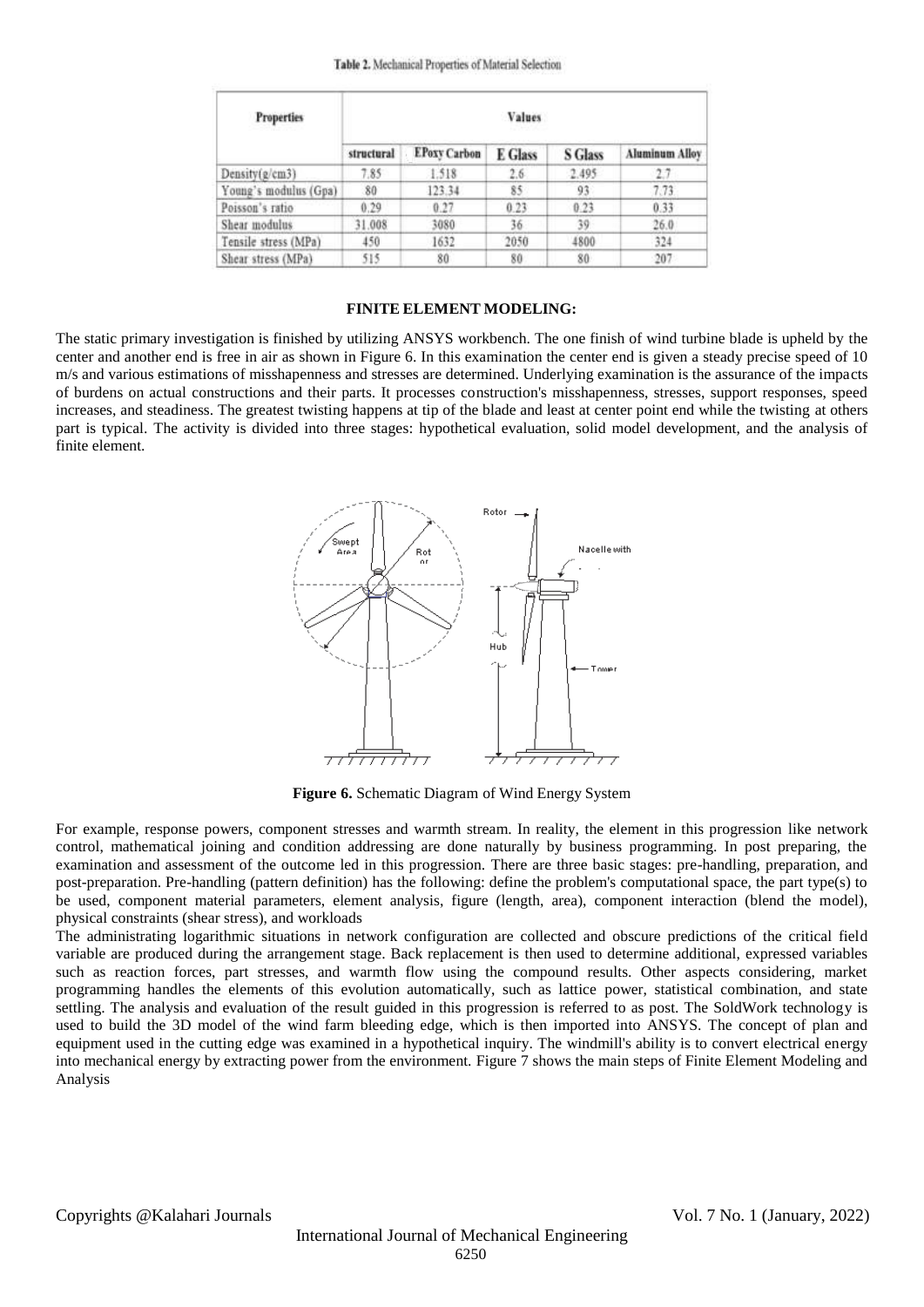![](_page_4_Figure_0.jpeg)

**Figure 7.** Finite Element Steps

Table 3 states the number of nodes and number of elements of the FE model used to model shown in Figure 8 the system to get more accurate results.

![](_page_4_Figure_3.jpeg)

**Figure 8.** Meshing Information

| <b>TABLE 3. Meshing details</b> |  |  |
|---------------------------------|--|--|
|---------------------------------|--|--|

| Object Name       | Mesh     |
|-------------------|----------|
| <b>Statistics</b> |          |
| <b>Nodes</b>      | 8736     |
| Elements          | 9020     |
| Element Size      | $400$ mm |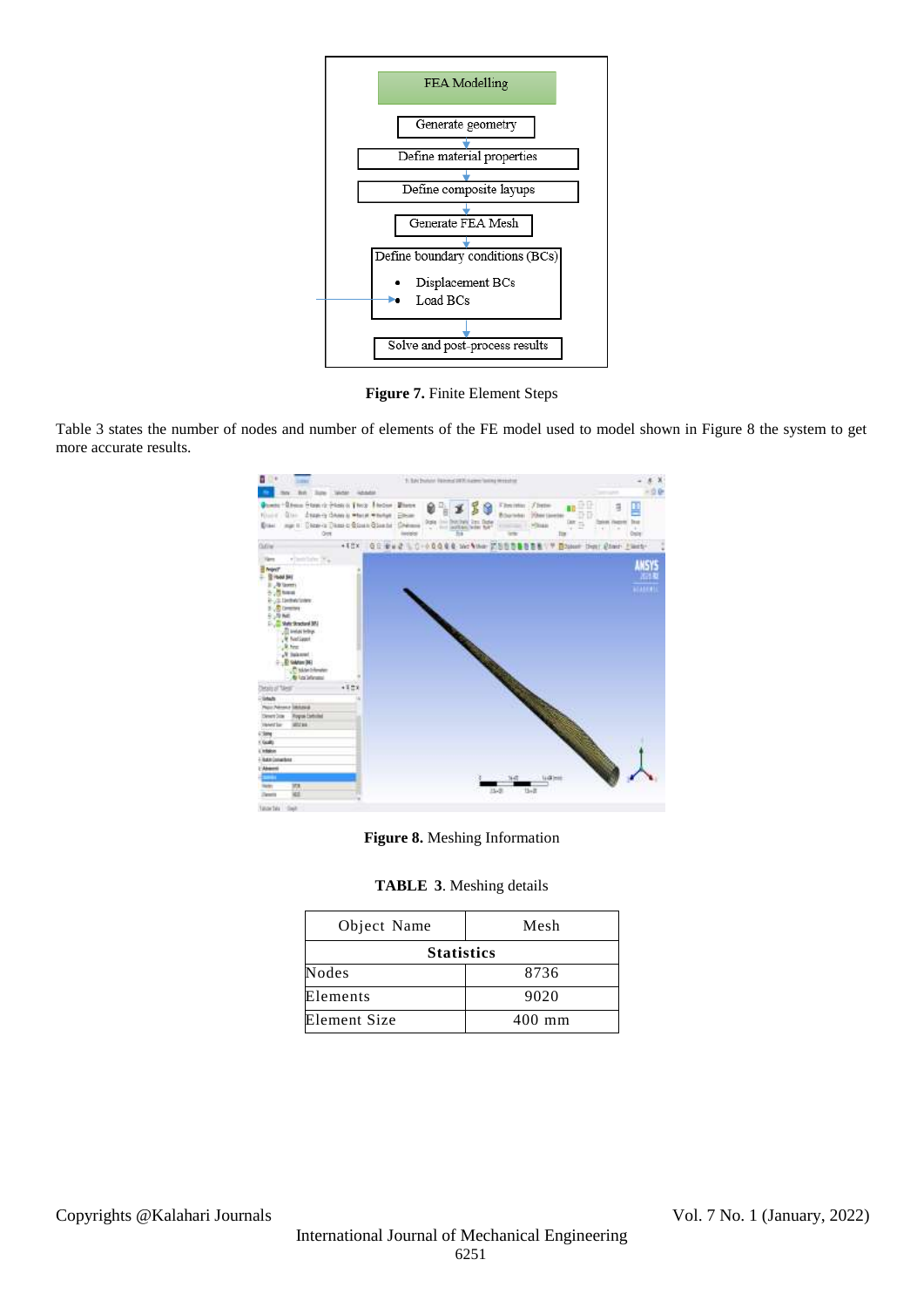## **RESULTS AND DISCUSSIONS:**

#### *A. Structural Steel Analyses as Blade Material*

![](_page_5_Picture_2.jpeg)

**Figure 9.** total deformation effect

Figure 9 shows the value of total deformation that effect on structural steel 54 mm, also we know the best material that we select due to low deformation was structural steel, but unfortunately it has high weight which conflict with design requirements.

![](_page_5_Picture_5.jpeg)

**Figure 10.** Von-Mises Stress Effect

Von-Mises stress in case of Structural Steel is 30 MPa as shown in Figure 10, so by default we have low stress due to the materials properties.

#### *B. Epoxy Carbon Analyses as Blade Material*

![](_page_5_Picture_9.jpeg)

Figure 11. Deformation Effect value on Epoxy Carbon

Copyrights @Kalahari Journals Vol. 7 No. 1 (January, 2022)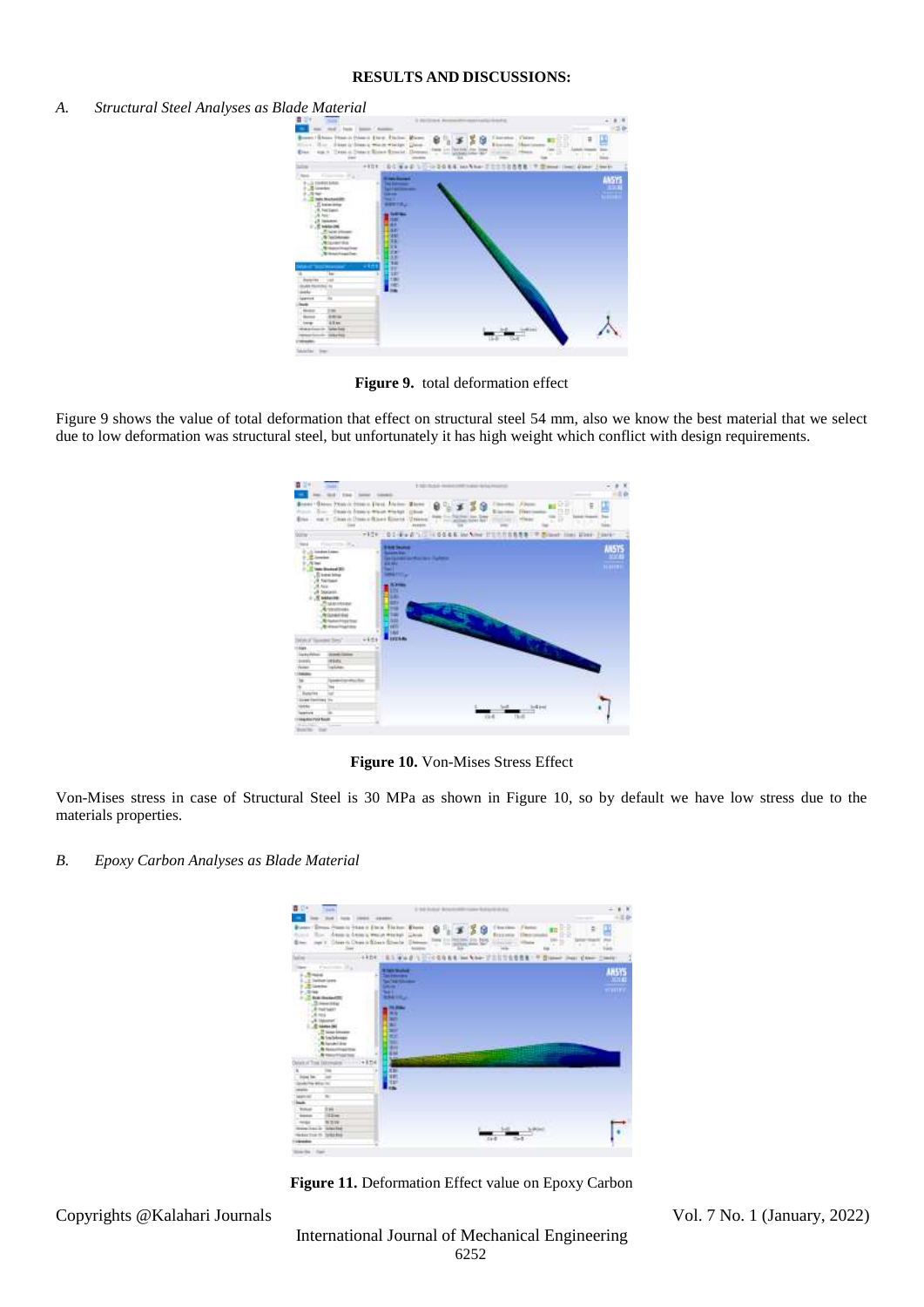It has been found that the maximum deformation in Epoxy carbon 210 mm in the end of wind blade turbine and average deformation 86 mm as shown in Figure 11.

![](_page_6_Picture_1.jpeg)

**Figure 12.** Von-Mises Stress Effect on Epoxy Carbon

One can see from Figure 12 that the Von-Mises stress that effect on Epoxy carbon of wind blade turbine in top hup section with value 65 MPa.

*C. E Glass Analyses* 

![](_page_6_Figure_5.jpeg)

**Figure 13.** Total Deformation Effect

The total deformation of the wind blade in case of the E glass material value is 446 mm as shown in Figure 13 so the hup section is in safe side.

![](_page_6_Picture_8.jpeg)

**Figure 14.** Von-Mises Stress

In Figure 14, the Von-Mises stress of 49.88 MPa and one can see that the stress is centered at the downside wind blade turbine of hup section.

Copyrights @Kalahari Journals Vol. 7 No. 1 (January, 2022)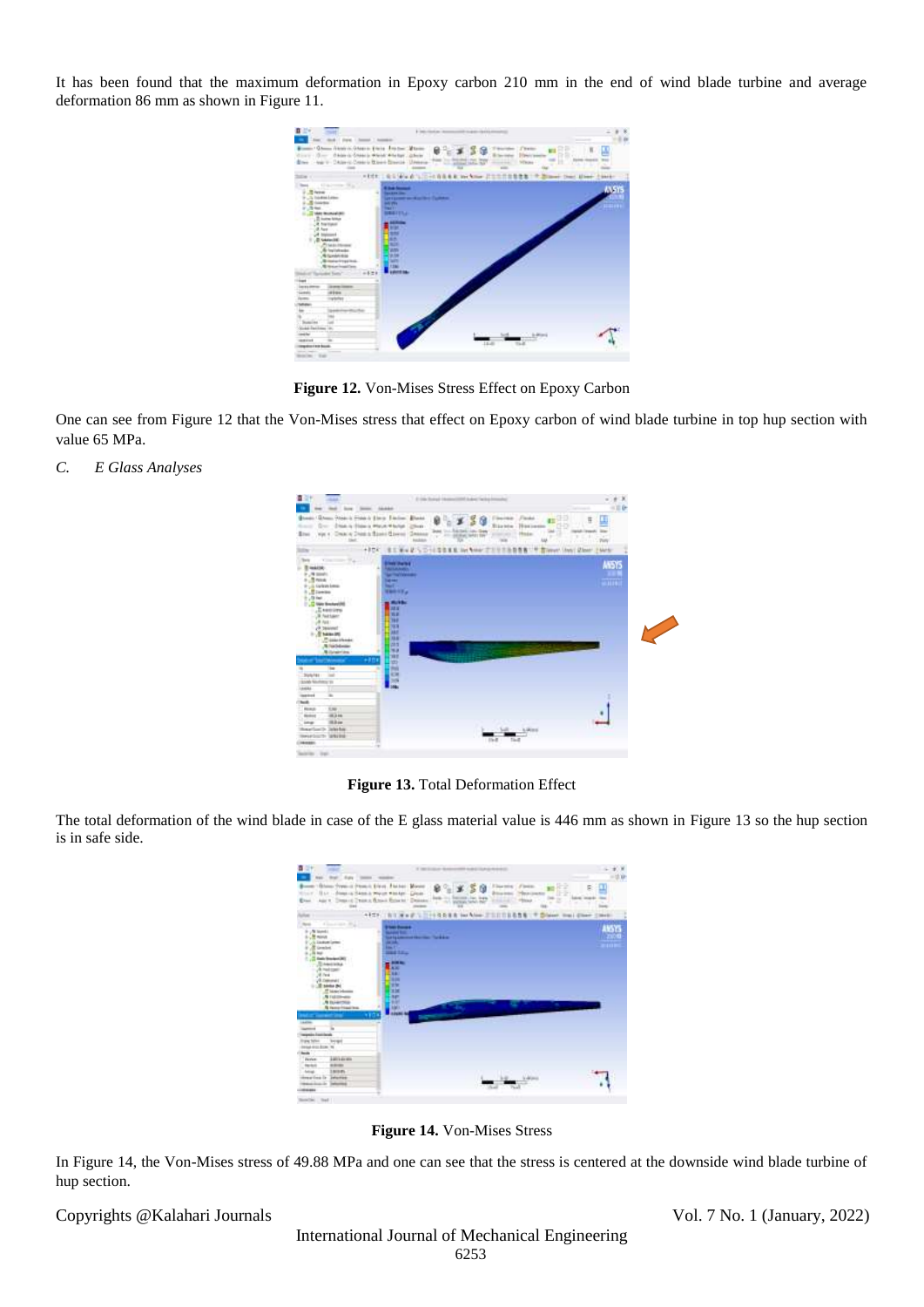| 自由す                                                                       | <b>Single</b>                                                                                                                                                                              | 5 includes below 200 part intuitioners                                                                                                                                      | 1.4.3<br>$-0.0$                                                                                                                                     |
|---------------------------------------------------------------------------|--------------------------------------------------------------------------------------------------------------------------------------------------------------------------------------------|-----------------------------------------------------------------------------------------------------------------------------------------------------------------------------|-----------------------------------------------------------------------------------------------------------------------------------------------------|
|                                                                           | <b>Sint</b>                                                                                                                                                                                | Bower Green Steerin years a Plaza, Elebert Minner<br>5.50<br>The Jimmy Should Wood Worker, What<br><b>In Branch for</b><br>Ene ( op 1 : Steve Chas's Chart Electric Chasses | Tharless Floor<br>ŝ<br>u o<br>Þ<br><b>Elevator Harclester</b><br><b>Bolt-1041</b><br><b>Pray</b><br>٣a<br>$-1$<br>m<br><b>FILIT</b><br><b>First</b> |
| We                                                                        | m                                                                                                                                                                                          | +101 111 West 1-211 001 \$ 16 Year 210 001 \$18 17 \$1997 241 \$100 1989                                                                                                    |                                                                                                                                                     |
|                                                                           | · Institute Way                                                                                                                                                                            | <b><i><u><i><b>Digits Broomst</b></i></u></i></b>                                                                                                                           |                                                                                                                                                     |
| F.Alant<br>1.8 km<br>$6.22$ to have taken<br>1-2 lamber<br>5.RH<br>38,766 | <b>E</b> sou publish<br><b>Chamber</b><br>All Feet lowin<br>2. Salemm<br>D Leise Bill<br><sup>10</sup> NATION<br><b>N</b> Traildivear<br><b>Richmonton</b><br><b>&amp; name hotel that</b> | -1<br><b>Self-Scillmann</b><br>$rac{1}{2}$<br>m.<br>300034.4<br>45.986<br><b>TRI</b><br>m<br>gan<br>m<br>œ<br><b>SIN</b><br>÷<br>m                                          | $1 - 16$<br>m                                                                                                                                       |
| <b>CONTRACTOR</b>                                                         |                                                                                                                                                                                            | m.<br>$\overline{11}$<br>٠                                                                                                                                                  |                                                                                                                                                     |
|                                                                           | Ted                                                                                                                                                                                        | 18                                                                                                                                                                          |                                                                                                                                                     |
| <b>Searcher</b>                                                           | <b>See</b>                                                                                                                                                                                 | <b>SSK</b>                                                                                                                                                                  |                                                                                                                                                     |
| <b>State femining to:</b>                                                 |                                                                                                                                                                                            | 380                                                                                                                                                                         |                                                                                                                                                     |
| $-$                                                                       |                                                                                                                                                                                            | iń.                                                                                                                                                                         |                                                                                                                                                     |
| <b>Instruct</b>                                                           | ×                                                                                                                                                                                          |                                                                                                                                                                             |                                                                                                                                                     |
| -                                                                         |                                                                                                                                                                                            |                                                                                                                                                                             |                                                                                                                                                     |
| <b>Johns</b>                                                              | U.M.                                                                                                                                                                                       |                                                                                                                                                                             |                                                                                                                                                     |
| <b>Shower</b>                                                             | <b>IN it as</b>                                                                                                                                                                            |                                                                                                                                                                             |                                                                                                                                                     |
| <b>Long</b>                                                               | <b>HAM</b>                                                                                                                                                                                 |                                                                                                                                                                             |                                                                                                                                                     |
| <b>Inselazio</b> labeles                                                  |                                                                                                                                                                                            |                                                                                                                                                                             |                                                                                                                                                     |
| ismatise in Solates                                                       |                                                                                                                                                                                            |                                                                                                                                                                             |                                                                                                                                                     |
|                                                                           |                                                                                                                                                                                            | L-B                                                                                                                                                                         |                                                                                                                                                     |

**Figure 15.** Total Deformation Effect on S-glass

The deformation value of the wind blade turbine in case of S-glass is 419 mm where the average deformation is 221.5 mm and high deformation is at the end as shown in Figure 15.

| 目立て、<br>3.48                                                                                                                                                                                                                                                                                                                                                 | 2. 0-100 SUZUA 14-2010 CATALOG & AND THE R ETHIOPIC                                                                                                                                                                                                 |                         |
|--------------------------------------------------------------------------------------------------------------------------------------------------------------------------------------------------------------------------------------------------------------------------------------------------------------------------------------------------------------|-----------------------------------------------------------------------------------------------------------------------------------------------------------------------------------------------------------------------------------------------------|-------------------------|
| Role: Timere                                                                                                                                                                                                                                                                                                                                                 |                                                                                                                                                                                                                                                     | 12.64                   |
| Lease 10 Annual Politics & Chicago & Barrell, Chicago & Barrell<br><b>START</b><br>Blue - nor r Citte o Theo's River Rivers Chevrol<br><b>The Co</b>                                                                                                                                                                                                         | Clinton,<br>$ F$ thanan<br>Nov., deap is blood a wheel wholest lifeon<br>Billia nation<br>Huntimons<br><b>Detchett, Jon Grand</b><br>$-$<br>Hills date for<br><b>PRIVATE</b><br>THE ANGELES GAME PART<br>UN FAM<br>m<br><b>key</b><br><b>Inches</b> | $\sim$<br><b>Septim</b> |
|                                                                                                                                                                                                                                                                                                                                                              | I We did to you did not not been thinking to the first of the content of the person of<br>VADE                                                                                                                                                      |                         |
| <b>Business</b><br><b>ST lease</b><br><b>4 </b> THREE LINE<br>$\frac{1}{\sqrt{2}}$ (statistic<br>2.5 M<br><b>Video Boliv Awards</b><br>.Distance<br>/9 fed tasks<br>US Not<br>$25.2$ married<br>108<br>Submiss (M)<br><b>Technology</b><br><b>SensorVoad Davi</b><br>----<br>market from Sender<br>Indu Editor<br><b>Jumps</b><br><b>DESIGN AND HOME CAR</b> | <b><i><u>Industrial</u></i></b><br>spital and benefits that the first the<br>44,993<br><b>Louis</b><br><b>MINESTER</b><br><b>TARING</b><br><b>The </b><br>l ar u<br>æ<br>٠<br>m<br>15.00<br><br><b>Arrest Make</b>                                  |                         |
| mar.                                                                                                                                                                                                                                                                                                                                                         |                                                                                                                                                                                                                                                     |                         |
| <b>Golden</b><br>411.6166<br><b>STAR</b>                                                                                                                                                                                                                                                                                                                     |                                                                                                                                                                                                                                                     |                         |
| <b>The Charles</b><br><b>Alleged</b><br><b>Longe</b>                                                                                                                                                                                                                                                                                                         |                                                                                                                                                                                                                                                     |                         |
| Limited at<br><b>BOARD FLAG ISL</b>                                                                                                                                                                                                                                                                                                                          |                                                                                                                                                                                                                                                     |                         |
| <b>SALES</b><br><b>Brake &amp; ITS</b>                                                                                                                                                                                                                                                                                                                       |                                                                                                                                                                                                                                                     |                         |
| <b>Hotel</b><br>n a                                                                                                                                                                                                                                                                                                                                          | 15.45                                                                                                                                                                                                                                               |                         |
| Southern State                                                                                                                                                                                                                                                                                                                                               |                                                                                                                                                                                                                                                     |                         |

**Figure 16.** Von-Mises Stress Effect on S-glass

The stress on s glass material blade turbine is 51 MPa that is maximum value where the average value that effects on the blade is 2.939MPa as shown in Figure 16.

*E. Aluminum Alloy Analyses as Blade Material* 

![](_page_7_Picture_8.jpeg)

Figure 17. Total Deformation Effect on Aluminum Alloy

Copyrights @Kalahari Journals Vol. 7 No. 1 (January, 2022)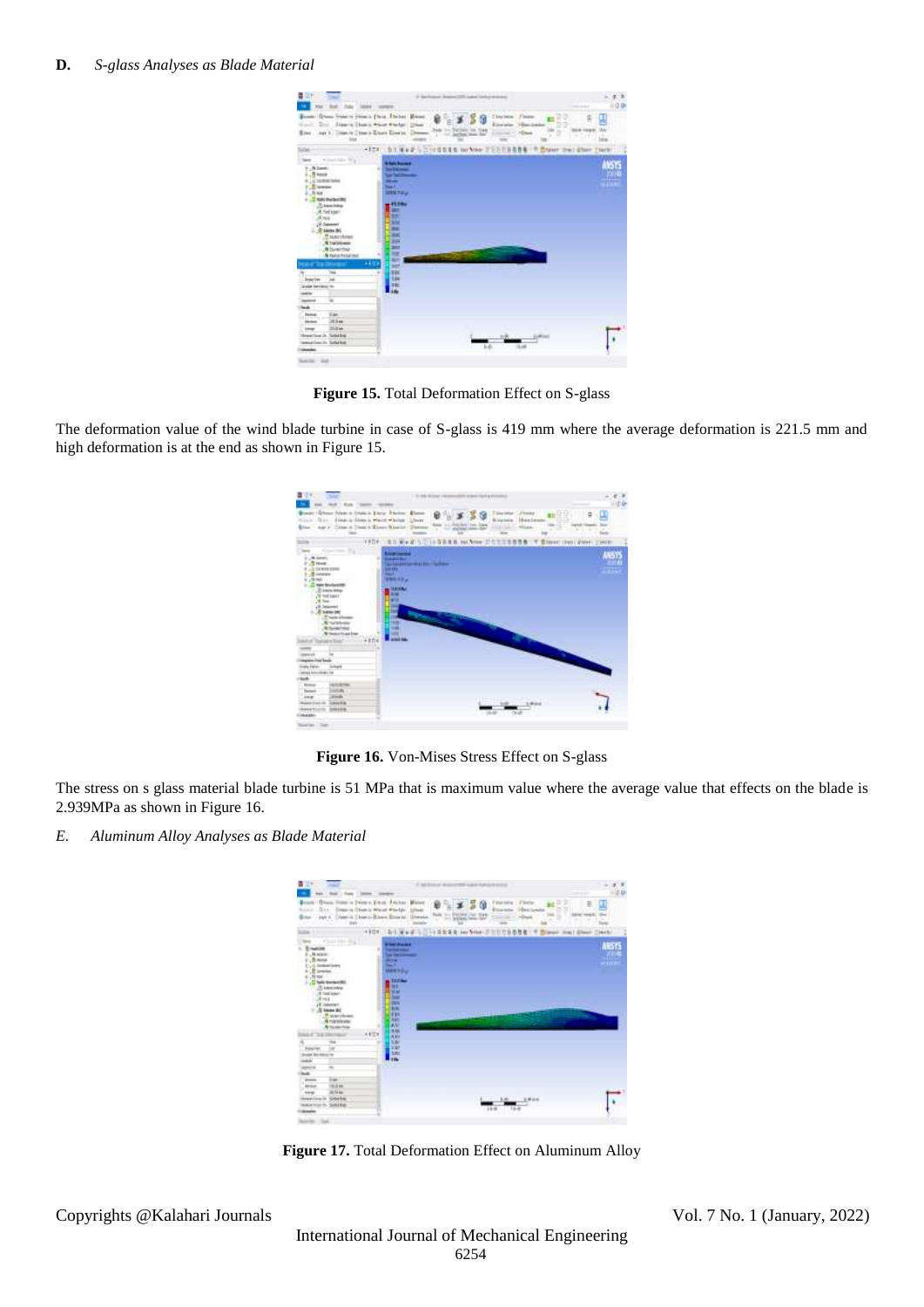Figure 17 shows that the total deformation of the wind blade turbine in case of aluminum is 153 mm with save location on hup section and high deformation is at the end.

| <b>Sed Add</b>                                                                                                                                                                                                                                       | Service - Highlands                                                                                                                         |                                                                    |
|------------------------------------------------------------------------------------------------------------------------------------------------------------------------------------------------------------------------------------------------------|---------------------------------------------------------------------------------------------------------------------------------------------|--------------------------------------------------------------------|
| Great Heat is more a file a Trainer. From<br>children by Scholars in website when they<br>him it (Jues a Boara Bowin)<br><b>WAS TO</b><br><b>STAR</b>                                                                                                | <b>Thomas</b><br>50<br><b>Billion</b><br>and in an<br><b>SCOTA</b><br>Form 111 End Ltd., Det, Butty<br>Smeets                               | <b>Fines</b><br>118.010<br>w<br>o<br>$\overline{\phantom{a}}$<br>÷ |
| $-1 - 1$                                                                                                                                                                                                                                             | <b><i>SALEMAN HESSE</i></b><br>$-1554 - 811.56 + 0.17$<br>٩                                                                                 | <b>Bridger, AutoCater</b><br>1409                                  |
| Concision Rd.                                                                                                                                                                                                                                        |                                                                                                                                             |                                                                    |
| $-99.00001$<br>CLO MARINE<br>-Riveries<br>Light rad<br><b><i>Video Monday of W</i></b><br>.D. because is<br>A street<br>16.91<br>A. losses<br>1 US baldwrith<br>Philadelphia<br><b>Tale in Austine</b><br><b>GUNDER</b><br><b>R</b> Forder Rock Road | ÷<br>.<br>as interior the fee factor<br>سي<br>⊷<br><b>HEE-15.2</b><br>At an<br><br><b>Links</b><br>н<br>ш<br>m<br>नाम<br>TBT<br><b>SHOP</b> |                                                                    |
| of Taxable Star<br>$+12$                                                                                                                                                                                                                             | stat su                                                                                                                                     |                                                                    |
| $-1$                                                                                                                                                                                                                                                 |                                                                                                                                             |                                                                    |
| <b>Installation</b>                                                                                                                                                                                                                                  |                                                                                                                                             |                                                                    |
| <b>Manufacture Service</b>                                                                                                                                                                                                                           |                                                                                                                                             |                                                                    |
| <b>International</b><br><b><i><u>DEALERS</u></i></b>                                                                                                                                                                                                 |                                                                                                                                             |                                                                    |
| being true links in                                                                                                                                                                                                                                  |                                                                                                                                             |                                                                    |
| $\overline{\phantom{a}}$                                                                                                                                                                                                                             |                                                                                                                                             |                                                                    |
| 14 hours<br><b>START</b>                                                                                                                                                                                                                             |                                                                                                                                             |                                                                    |
|                                                                                                                                                                                                                                                      |                                                                                                                                             |                                                                    |
| 201401<br>ENNIS                                                                                                                                                                                                                                      |                                                                                                                                             |                                                                    |
| <br><b><i>STANK</i></b><br>less                                                                                                                                                                                                                      |                                                                                                                                             |                                                                    |
| 1,844.6<br><b>Buick at your city</b>                                                                                                                                                                                                                 |                                                                                                                                             | 1944                                                               |

**Figure 18.** Von-Mises Stress Effect on Aluminum Alloy

The value of Von-Mises stress in case of Aluminum alloy is 30.51 MPa and one can see that the high value of stress on the upper surface as shown in Figure 18. A comparison between the five materials used is illustrated in Table 4.

Table 4. Companion of All Materials

| <b>MATERIAL</b>     | <b>DEFORMATION</b> (HHI) | <b>STRESS (Mos)</b> | MASS (Kg) |  |
|---------------------|--------------------------|---------------------|-----------|--|
| STRUCTURAL STEEL    | 54.5                     | 30.741              | 737.31    |  |
| <b>EPOXY CARBON</b> | 210                      | 65                  | 138       |  |
| EPOXY E-GLASS UD    | 446                      | 50                  | 168.5.    |  |
| EPOXY S-GLASS UD    | 419                      | $-51$               | 186       |  |
| ALUMINEDM ALLOY     | 153                      | 30.5                | 258.5     |  |

![](_page_8_Figure_5.jpeg)

**Figure 19.** Comparison of Stress

Comparison of Stress that effects on the is shown in Figure 19. It is clear that the best option is the aluminum alloy material due to low stress. Figure 20 shows a comparison of the deformations of the blade where the steel is the best. Comparison of mass of the blade shown in Figure 21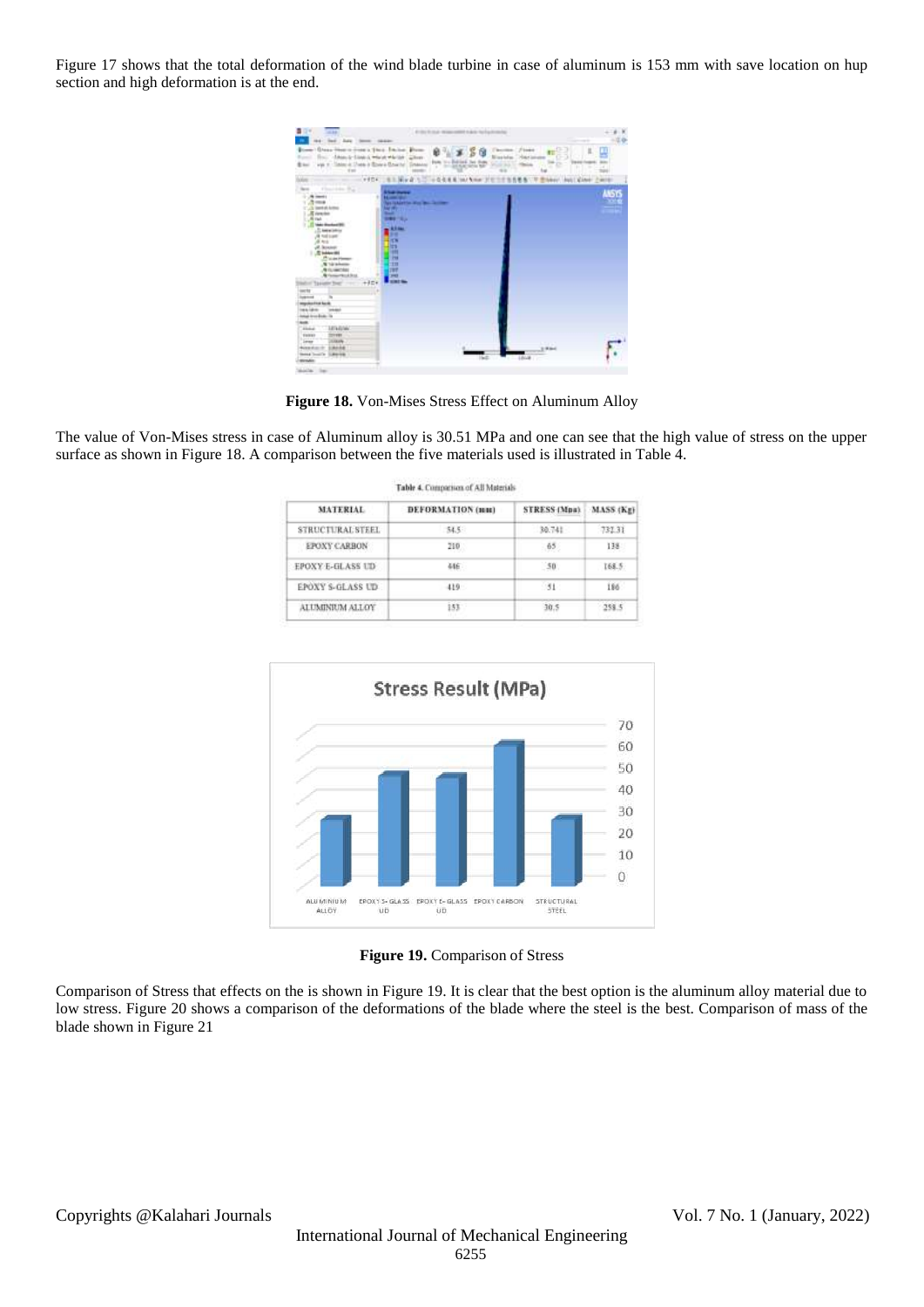![](_page_9_Figure_0.jpeg)

**Figure 20.** Comparison of Deformation of The Blade

![](_page_9_Figure_2.jpeg)

Figure 21. Comparison of mass

![](_page_9_Figure_4.jpeg)

**Figure 22.** Comparison of All Materials

Figure 22 shows that the best material among all five materials is the Epoxy carbon. Now the best material is used to make the optimization and find the optimum dimensions that can take more load and low mass.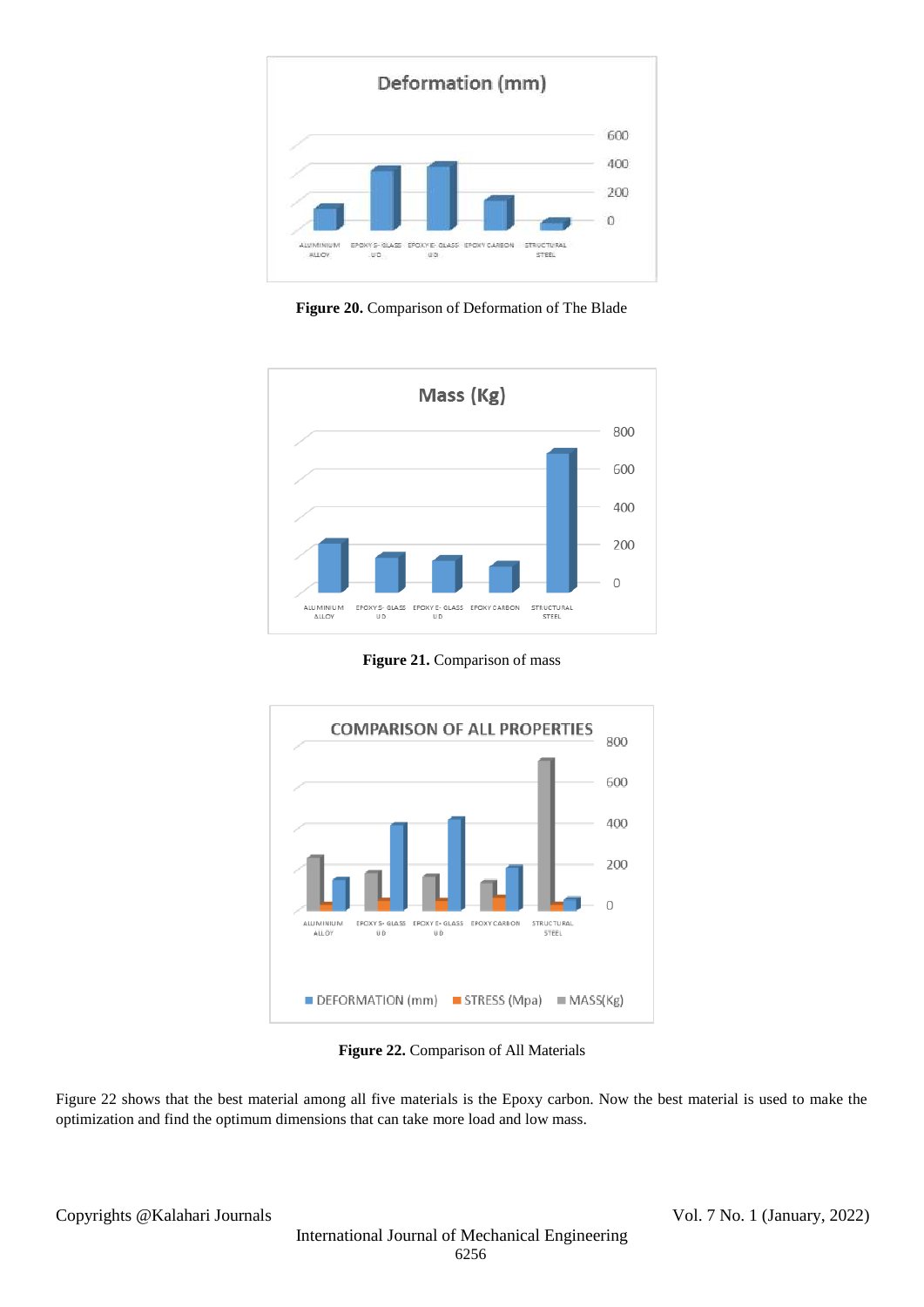![](_page_10_Picture_0.jpeg)

**Figure 23.** S-Glass Mass

The mass for S glass material 186 Kg as shown in Figure 23, also the blade support will be used in ANSYS as objective and constrain from 0.25 mm to 0.5 mm.

#### *F. Optimization Method*

When we finished the analyses for all materials that used in wind blade turbine, it has been found that the best material is the Epoxy carbon due to low deformation and low mass. The constraints are the thickness as shown in Figure 24, and the objective is to minimize the mass and deformation for wind blade design as shown in Figure 25.

![](_page_10_Figure_5.jpeg)

**Figure 24** constraints

|                 | は読中<br><b>Gilleness P</b><br><b>DESTATION</b> |         |             |            | $-0.54$            |                                                      |      |   |     |               |     |  |
|-----------------|-----------------------------------------------|---------|-------------|------------|--------------------|------------------------------------------------------|------|---|-----|---------------|-----|--|
|                 |                                               |         | <b>15 K</b> |            |                    |                                                      |      |   |     |               |     |  |
|                 |                                               |         |             |            |                    | ٠                                                    | 生に山下 |   |     |               |     |  |
|                 |                                               |         |             |            |                    |                                                      |      |   | . . |               |     |  |
| コ               | $4 + 40$                                      |         |             |            |                    |                                                      |      |   |     |               |     |  |
|                 | 130<br>--                                     | ÷       |             |            |                    |                                                      |      |   |     |               |     |  |
|                 |                                               |         |             | <b>STE</b> | mers.              |                                                      |      | × |     | <b>TINTER</b> | . . |  |
| ٠               |                                               |         |             |            | <b>The Company</b> | <b>Microformer</b><br>31<br><b>TERRITA</b><br>$\sim$ |      |   |     |               |     |  |
|                 | <b>SAMP</b>                                   |         |             |            |                    |                                                      |      |   |     |               |     |  |
| $\frac{\pi}{2}$ | <b>18 ha furness</b>                          |         |             |            |                    |                                                      |      |   |     |               |     |  |
| $\alpha$        | 8.95                                          | ×       |             |            |                    |                                                      |      |   |     |               |     |  |
| ÿ               | Il 11 trista data                             | $8 - 2$ | -           |            |                    |                                                      |      |   |     |               |     |  |

![](_page_10_Figure_8.jpeg)

| 1.000 Chicagon<br>---                        | 777                                                                                                                            |                | a) drawing away |                     |                    |                         |                       | $-1.1$           |
|----------------------------------------------|--------------------------------------------------------------------------------------------------------------------------------|----------------|-----------------|---------------------|--------------------|-------------------------|-----------------------|------------------|
|                                              | T a                                                                                                                            |                |                 |                     | ٠                  | ٠                       | -                     |                  |
| --<br>电                                      | ÷<br>-                                                                                                                         |                | -               | <b>H-inking</b>     | Little Automatic   | Little provide form and | <b>Contact Called</b> | <b>Donate</b>    |
| <b>Statistics</b><br>٠                       | ٠<br>и                                                                                                                         | ÷              | ٠               | $+400$              | $-200$             | 1,69                    | $\sim$                | 1,004,000        |
| ÷<br>2 H-LeukenTimes<br>×                    | - 3<br>$\mathbf{z}$                                                                                                            | ٠              | ä               | 140                 | <b>COMPANY</b>     | <b>Tak</b>              | <b>Marine</b>         | Literature       |
| -<br>----<br>E. However, between an          |                                                                                                                                | s              | i               | 196                 | 144                | 749                     | <b>KO</b>             | <b>FRIDAY</b>    |
| $\sim$                                       | 9                                                                                                                              | ŵ              |                 | 146                 | 140                | w                       | m                     | Link !!          |
| L Hullman<br>۰<br>-                          | ×<br>$\frac{1}{2} \left( \frac{1}{2} \right) \left( \frac{1}{2} \right) \left( \frac{1}{2} \right) \left( \frac{1}{2} \right)$ | ٠<br>ä         |                 | œ                   | <b>TAKE</b>        | <b>Sec</b>              | $^{16}$               | 15mmm            |
| To 11 teleproper<br>$\overline{\phantom{a}}$ | ٠                                                                                                                              | ×              |                 | 144<br>--           | <b>COMPANY</b>     | 1,61                    | m.                    | Librario.        |
| ٠<br>/ G talminuter ma<br>٠                  |                                                                                                                                | ٠              |                 | 11,6256             | <b>CARDS</b>       | 1.008                   | <b>WIND</b>           | <b>STANDARD</b>  |
| m<br>13 deepering                            |                                                                                                                                | э.             | ٠               | <b>HOME</b><br>---  | <b>ATMOSFIELD</b>  | <b>Lakes</b><br>---     | <b>WITH</b>           | <b>A GENERAL</b> |
| ×<br>٠<br><b>ALCOHOL</b>                     |                                                                                                                                | ×              | ×               | <b>COMPANY</b><br>_ | come is            | 144<br>.                | <b>MARK</b>           | <b>Address</b>   |
| <b>Service</b><br>$-10$                      | 1.8                                                                                                                            | ٠              | ٠               | <b>COMP</b>         | <b>TORIC</b>       | 14m                     | sti at                | <b>A GREENED</b> |
|                                              | $+4 - 4$                                                                                                                       | ٠              | ٠               | 1994                | <b>CORPORATION</b> | <b>COLOR</b>            | <b>Book</b>           | <b>LIGHTING</b>  |
| 3300                                         |                                                                                                                                | ×              | ٠               | or water<br>--      | $-100$<br>--       | AM H                    | <b>Mark</b>           | LEMMURE          |
| ä                                            |                                                                                                                                | ÷<br>-         | ü               | $-1$                | $-0.001$<br>--     | TAK                     | <b>Tales</b>          | Liker            |
| ۰<br>$-$                                     |                                                                                                                                | m              | ×               | $1 + 1$             | $-200$<br>-        | <b>TAV</b>              | $\sim$                | <b>Linkin</b>    |
| m<br>÷<br>۰                                  |                                                                                                                                | $\rightarrow$  | ۰               | $1 - 4 + 3$         | <b>Call And</b>    | <b>UH</b>               | <b>W</b>              | <b>Listen</b>    |
| w<br>×                                       |                                                                                                                                | s              | x               | $-$                 | GM)<br><b>Like</b> | TIN                     | жa                    | <b>French</b>    |
| -<br>---<br><b>Select</b><br>٠               |                                                                                                                                | 田              | ٠<br>---        | 244                 | --                 | ΩW                      | ×<br>                 | <b>Taxaut</b>    |
| <b>Silver</b>                                |                                                                                                                                | m<br>--        | $-111$          | $-0.000$            | <b>STARK</b>       | 1,010                   | <b>SECTION</b>        | 100401           |
|                                              |                                                                                                                                | ×              | ٠               | <b>TOTAL</b>        | <b>THE</b>         | 1981<br>. .             | <b>ALC US</b>         | <b>LOCAL</b>     |
|                                              |                                                                                                                                | m.             | ×               | <b>GRANT</b>        | <b>STARTED</b>     | <b>Lair</b><br>. .      | <b>Johnson</b><br>-   | <b>LOCALITY</b>  |
|                                              |                                                                                                                                | 进工             | ٠               | 1.146               | 1446               | <b>LALL</b>             | <b>SHO</b>            | <b>HARRY</b>     |
|                                              |                                                                                                                                | и              | $\sim$          | <b>HAM</b>          | 148.<br>__         | 4,841<br>--             | <b>SECTION</b>        | 1,08,09.00       |
|                                              |                                                                                                                                | $\mathbb{R}^2$ | $\sim$          | <b>DAME</b>         | <b>COMPANY</b>     | <b>AMM</b>              | <b>Booth</b>          | LONARD           |

**Figure 26.** Raw Data

Copyrights @Kalahari Journals Vol. 7 No. 1 (January, 2022)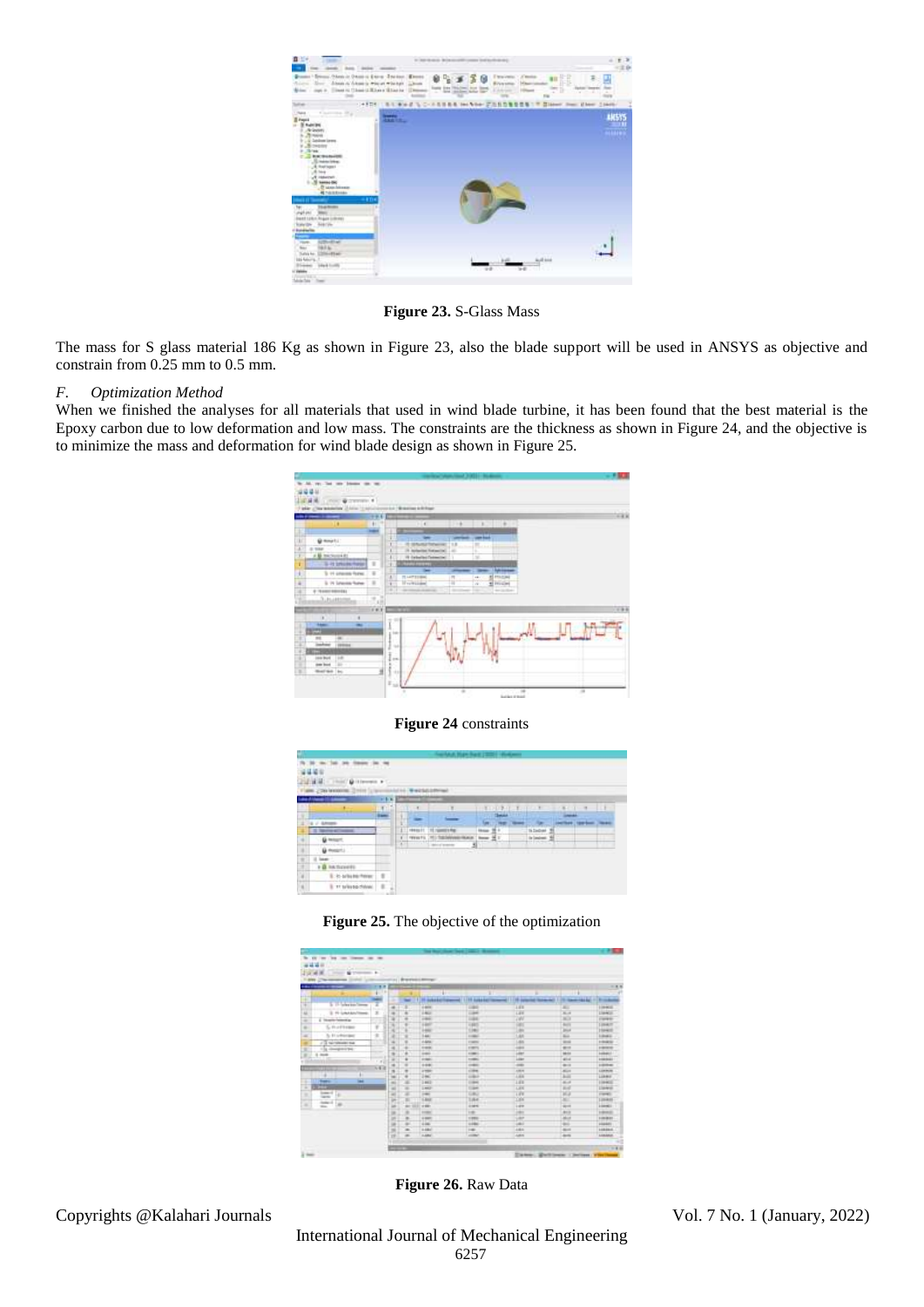There are three constraints used in the optimization method, the first one is the surface body thickness from 0.25 mm to 0.5 mm, the second constrain is the thickness of the body of wind blade turbine to be from 0.5 mm to 1 mm, and the last constrain is the blade root to be from 1 mm to 1.5 mm. Figure 26 shows the ANSYS raw data optimizations method which shows 110 answers for different dimensions and thickness.

![](_page_11_Figure_1.jpeg)

**Figure 27.** Best Result for Mass

The optimization process leads to three values of mass according to the objective and constrain, 195Kg, 193Kg and 192Kg as shown in Figure 27. The best answer that is recommended is 192 Kg.

![](_page_11_Figure_4.jpeg)

**Figure 28.** Best Result for Deformation

On the other hand, the optimization process shows that the optimum deformation of 87.383 mm and surface body thickness of 0.48mm as shown in Figure 28. There is saving mass of 1.79% of original E poxy carbon material.

## **CONCLUSION**

In this paper, the mechanical behavior of a composite wind plant edge with different materials was studied. Under the same load conditions, correlations amongst different composite materials are produced. ANSYS is used to calculate stress, deformations, and bending. The results demonstrate that Epoxy carbon and primary metal have the least value in terms of strain and deformity, but once a mass event occurs, the resulting steel has a wide range of properties. As a result, it's reasonable to conclude that epoxy carbon is the best suited to make turbine cutting edges.

#### **REFERENCES**

- [1] D. A. Griffin, "WindPACT Turbine design scaling studies technical area 1œComposite blades for 80-to 120-meter rotor," National Renewable Energy Laboratory Technical report, 2001.
- [2] D. Malcolm and A. Hansen, "WindPACT turbine rotor design study," National Renewable Energy Laboratory, Golden, CO, vol. 5, 2002.
- [3] Hau, E. Wind Turbines, Fundamentals, Technologies, Application, Economics, 2nd ed.; Springer: Berlin, Germany, 2006.
- [4] Dominy, R.; Lunt, P.; Bickerdyke, A.; Dominy, J. Self- starting capability of a darrieus turbine. Proc. Inst. Mech. Eng. Part A J. Power Energy, 221, 111–120, 2007.
- [5] Abbott I. H, Doenhoff A. V, "Theory of Wind Sections", McGraw-Hill: London, UK, 1949.
- [6] Duquette M. M, Visser K. D, "Numerical implications of solidity and blade number on rotor performance of horizontal-axis wind turbines", J. Sol. Energy Eng.-Trans, ASME, vol. 125, pp 425-432, 2003.

Copyrights @Kalahari Journals Vol. 7 No. 1 (January, 2022)